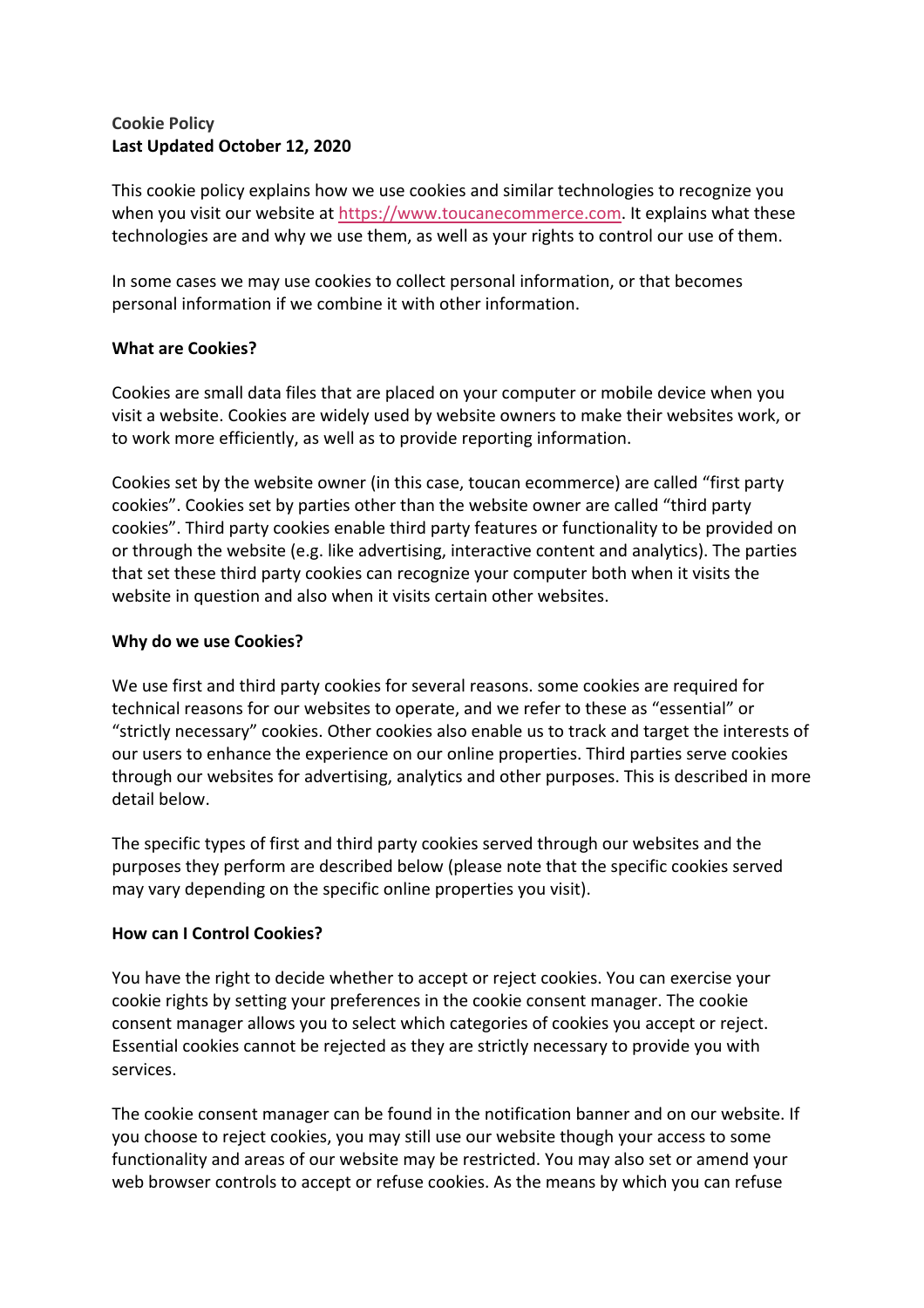cookies through your web browser controls vary from browser-to-browser, you should visit your browser's help menu for more information.

In addition, most advertising networks offer you a way to opt out of targeted advertising. If you would like to find out more information, please visit http://www.aboutads.info/choices/ or http://www.youronlinechoices.com.

The specific types of first- and third-party cookies served through our websites and the purposes they perform are described in the table below (please note that the specific cookies served may vary depending on the specific online properties you visit).

### **What about other Tracking Technologies, like Web Beacons?**

Cookies are not the only way to recognize or track visitors to a website. we may use other, similar technologies from time to time, like web beacons (sometimes called "tracking pixels" or "clear gifs"). These are tiny graphics files that contain a unique identifier that enable us to recognize when someone has visited our websites or opened an e-mail including them. This allows us, for example, to monitor the traffic patterns of users from one page within a website to another, to deliver or communicate with cookies, to understand whether you have come to the website from an online advertisement displayed on a third-party website, to improve site performance, and to measure the success of e-mail marketing campaigns. In many instances, these technologies are reliant on cookies to function properly, and so declining cookies will impair their functioning.

## **Do you Use Flash Cookies or Local Shared Objects?**

Websites may also use so-called "flash cookies" (also known as local shared objects or "lsos") to, among other things, collect and store information about your use of our services, fraud prevention and for other site operations.

If you do not want flash cookies stored on your computer, you can adjust the settings of your flash player to block flash cookies storage using the tools contained in the website storage settings panel. You can also control flash cookies by going to the global storage settings panel and following the instructions (which may include instructions that explain, for example, how to delete existing flash cookies (referred to "information" on the macromedia site), how to prevent flash lsos from being placed on your computer without your being asked, and (for flash player 8 and later) how to block flash cookies that are not being delivered by the operator of the page you are on at the time).

Please note that setting the flash player to restrict or limit acceptance of flash cookies may reduce or impede the functionality of some flash applications, including, potentially, flash applications used in connection with our services or online content.

## **Do you Serve Targeted Advertising?**

Third parties may serve cookies on your computer or mobile device to serve advertising through our websites. These companies may use information about your visits to this and other websites in order to provide relevant advertisements about goods and services that